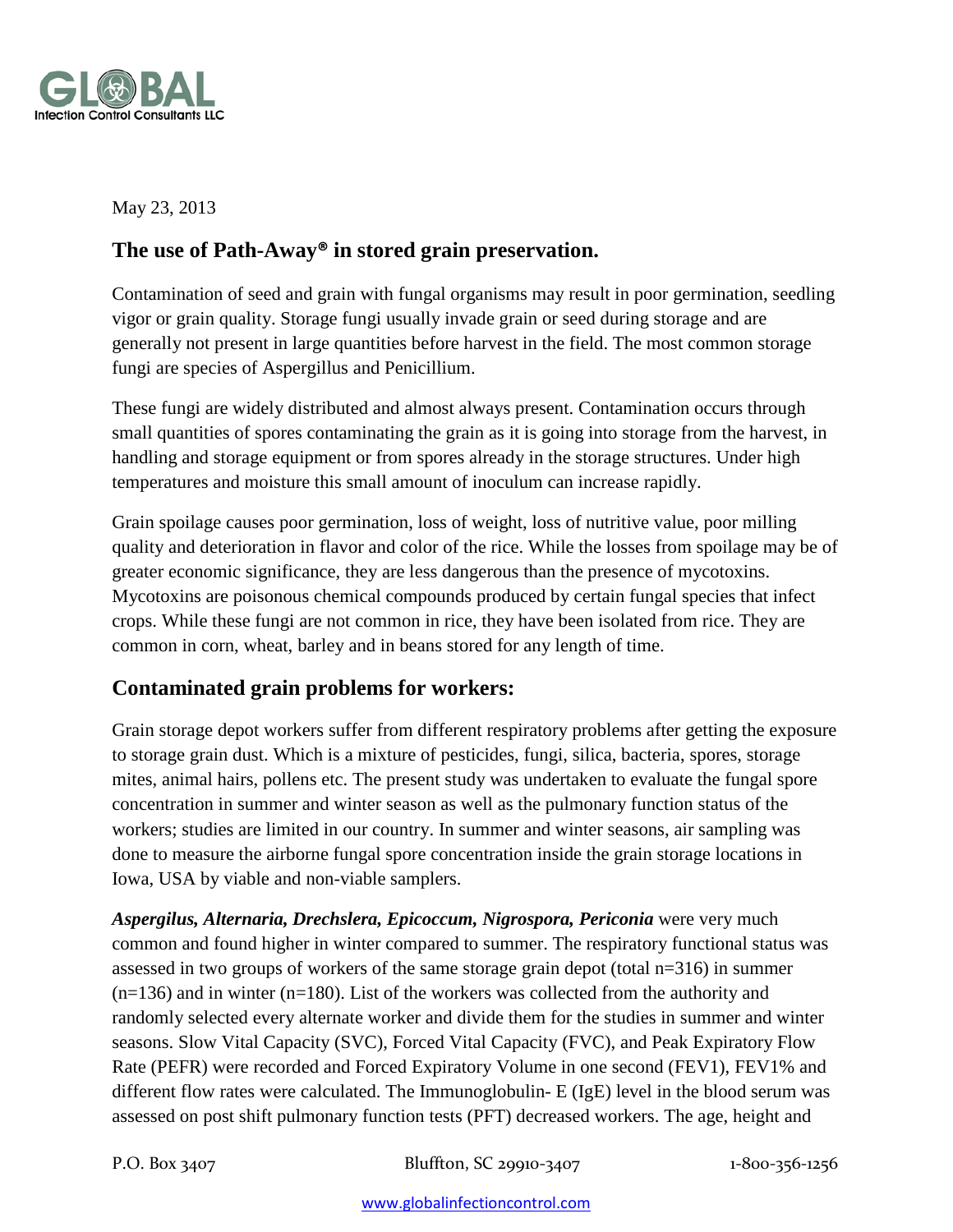

weight of the same categories of workers of both studies are highly comparable. Mean PFT values in summer found higher than winter.

A gradual decrement of values were found as age was increased but not with duration of exposure. Post-shift PFT was carried in 21.8% (69) workers of which 46.4% (32) workers showed the decrement of values. The serum IgE level of the post-shift PFT decreased subjects was found more than 250 IU/ml in 53.1% (17) workers. Restrictive, obstructive and combined types of respiratory impairments were noticed among the workers. Presence of different spores in varying concentration in the working atmosphere may be responsible for the post shift decrement of PFT, allergic symptoms, high IgE level and respiratory impairments among the workers.

### **Fungi cause two distinct problems in storage grains**.

- •These are grain spoilage from fungal growth or molds and
- The production of poisonous mycotoxins.

### **The development of fungi is influenced by the:**

- •Moisture content of the stored grain
- •Temperature
- •Condition of the grain going into storage
- •Length of time the is grain stored and
- •Amount of insect and mite activity in the grain.

#### **Grain damage by fungi will be reduced when grain and/or seed is:**

1. Stored at moisture contents below 13-14%. It is important to be aware that there is variation in moisture content through a grain mass and fungi will grow where moisture is suitable and not according to the average moisture content of the grain stack

2. Stored at temperatures below 20oC and above 40oC.

3. Not cracked and broken kernels or contain large amount of foreign material - broken or cracked kernels are more likely to be contaminated going into storage and more likely to be invaded once they are in storage than whole kernels.

4. Free from fungi coming into store. Grains moderately invaded by storage fungi develop damage at lower moisture content, at a lower temperature and in a shorter time period than grain free or almost free of storage fungi.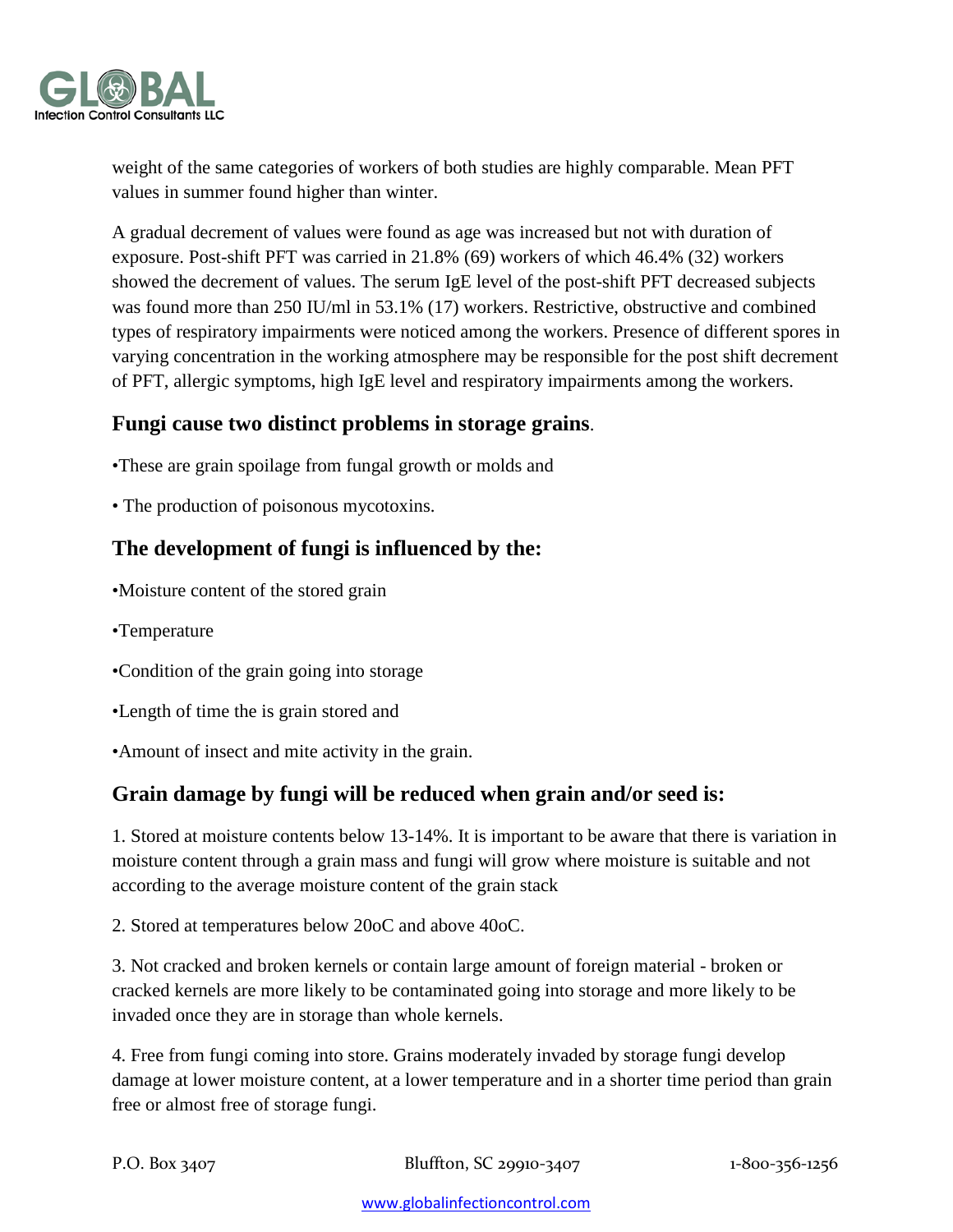

5. Stored for a shorter period. Grain that is to be stored for only a few weeks before processing can be stored safely with a higher moisture content and more extensive invasion by storage fungi and can be kept at a higher temperature than grain that is to be stored for months or years.

6. Free from insect and mites. Insects and mites can carry fungal spores on their bodies thus introducing storage fungi into the grain mass. Insect activity in a grain mass leads to an increase in both the temperature and moisture content of the grain surrounding the insect infestation. In these 'hot spots' conditions may be favorable for mold growth.

7. Treated with an anti-pathogenic natural based solution capable of efficacy against a wide variety of pathogens including the broad spectrum of fungal pathogens endemic to grain storage.

# **Grain treatment:**

*Infected seeds* can be treated by either physical or chemical treatments, or a combination of both methods. Seed borne bacteria can be treated by dry heat at 65oC for 6 days or dipping in hot water treatment at 52-55oC. Seeds can also be treatment with anti-pathogenic solutions such as Path-Away®, [www.path-awaycom,](http://www.path-awaycom/) to eradicate infestation if the seeds and or grain are not beyond an edible stage.

| <b>Product</b>         | <b>Advantages</b>                                                                                                                                                                   | <b>Disadvantages</b>                                                                                                                              |
|------------------------|-------------------------------------------------------------------------------------------------------------------------------------------------------------------------------------|---------------------------------------------------------------------------------------------------------------------------------------------------|
| Drying                 | Controls mites.<br>Grain not killed.                                                                                                                                                | Capital cost of heated air-drying.<br>High utility costs to run on a long term basis.                                                             |
|                        | Long term protection.                                                                                                                                                               |                                                                                                                                                   |
| Airtight               | Grain rolled for feed does<br>not need dampening.                                                                                                                                   | Grain is killed and only usable for<br>animal feed.<br>Carbon dioxide hazard potential.<br>Air entry during unloading may cause<br>deterioration. |
| Caustic soda           | Digestibility may be<br>improved.                                                                                                                                                   | Grain I killed and only usable for animal feed.<br>Corrosive; - safety measures required.                                                         |
| Organic high<br>acids  | Saves cost of drying                                                                                                                                                                | Grain killed and only suitable for animal feed.<br>Corrosive – safety measures required.                                                          |
| Path-Away <sup>®</sup> | Plant based and natural<br>Alcohol free<br>No added chemicals long<br>term protection.<br>Does not kill grain.<br>Does not change edibility.<br>Efficacy on all grain<br>pathogens. | Must be supplied as finished product rather than<br>mixed on-site to ensure proper concentrations.                                                |

## **Options for preventing fungal growth in stored grain:**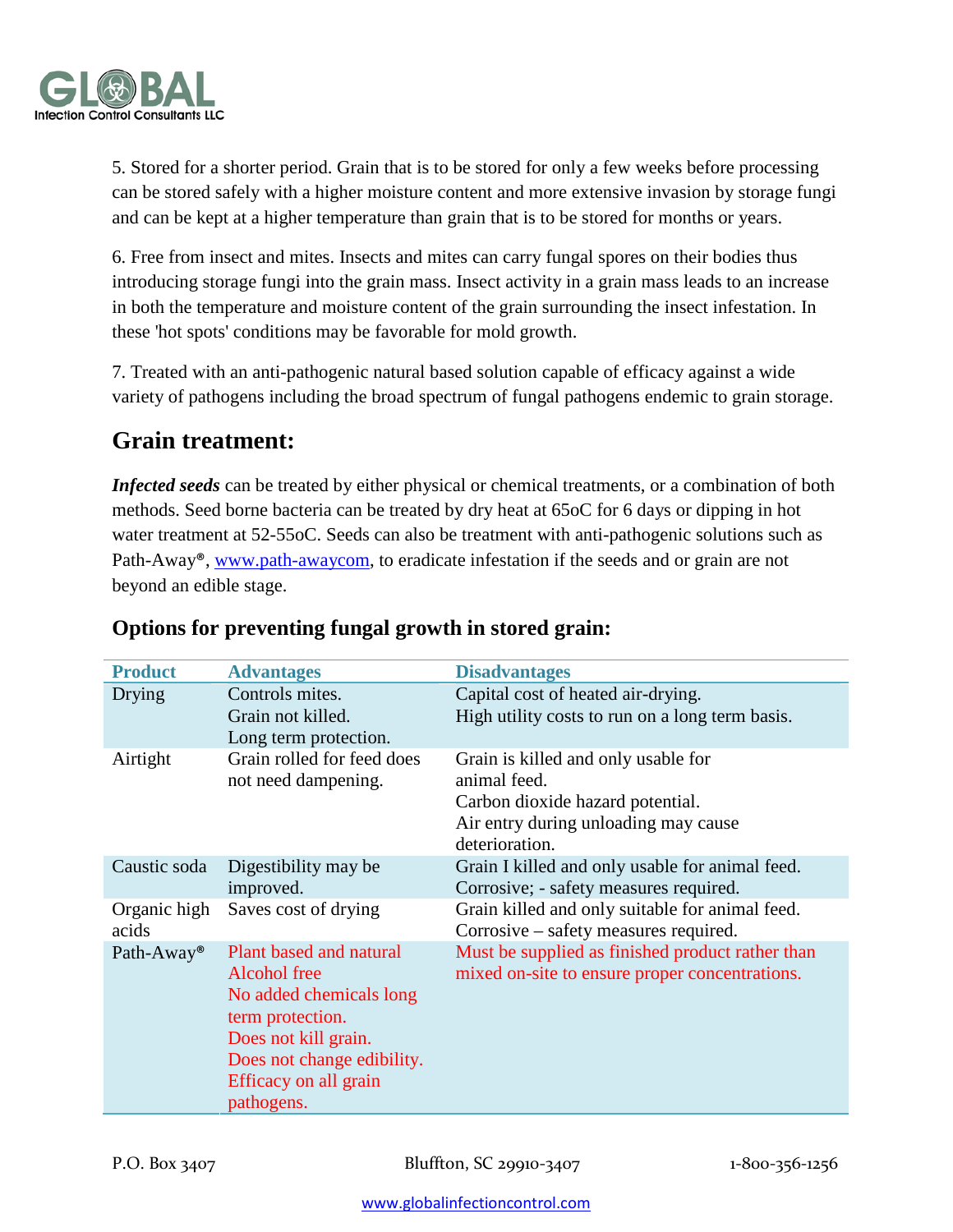

# **Application process:**

Path-Away® solution should be applied by micro-vaporization fogging on grain as it is being stored. This can be done by automatic equipment installed in the storage location(s). The microvaporization is done during this time so that as grain is "layered" in storage a protection layer of Path-Away® is applied. This will protect covered areas within the storage mass to retain the ability to fight harmful fungi.

Prior to storage the interior surface son the storage location should be fogged at 10-15 microns with Path-Away<sup>®</sup> solution. This is particularly critical if the storage location has porous interior surfaces where fungal reservoirs can grow and flourish.

Transport vehicles should also be fogged at 10-15 microns to prevent cross contamination of clean facilities by contaminated product entering at the time of product transfer.

### **Summary:**

Long term storage of grain and the protection of the grain are possible with pre-planning. In existing storage facilities a simple on site review of the facility can be made to either ensure compliance with good practice or put in place upgrades to bring it into compliance. Different product application equipment may be needed based on facility size, layout, and geographic and/or climatic conditions.

Careful consideration and choice of a tested, proven and approves product that will be effective against the wide range of fungi attacking crop storage should be done by a manufacturer with expertise in not only product but also overall building design. This will enhance the implementation of the project to ensure success to the end user.

Path-Away® Anti Pathogenic Solution is a broad spectrum anti-pathogenic solution derived from natural sources with no added chemicals, drugs or alcohol. It is synthesized from all naturally occurring substances. It is an extremely potent and effective anti-pathogen that acts as a bactericide, fungicide, anti-viral and anti-parasitic compound. Path-Away® Anti Pathogenic Solution is environmentally safe with extremely low toxicity to humans, plants, animals and the environment. It is presently the natural prophylactic with the broadest spectrum action against diseases that attack animals and plants.

Path-Away® Anti Pathogenic Solution is biodegradable according to the "Standard Test Methods for Determining the Anaerobic Biodegradation Potential of Organic Chemicals", ASTM Standards, Section 11, Water and Environmental Technology, Procedure E 1196-2, pp. 879-901, 1993 even though it contains no added chemicals.